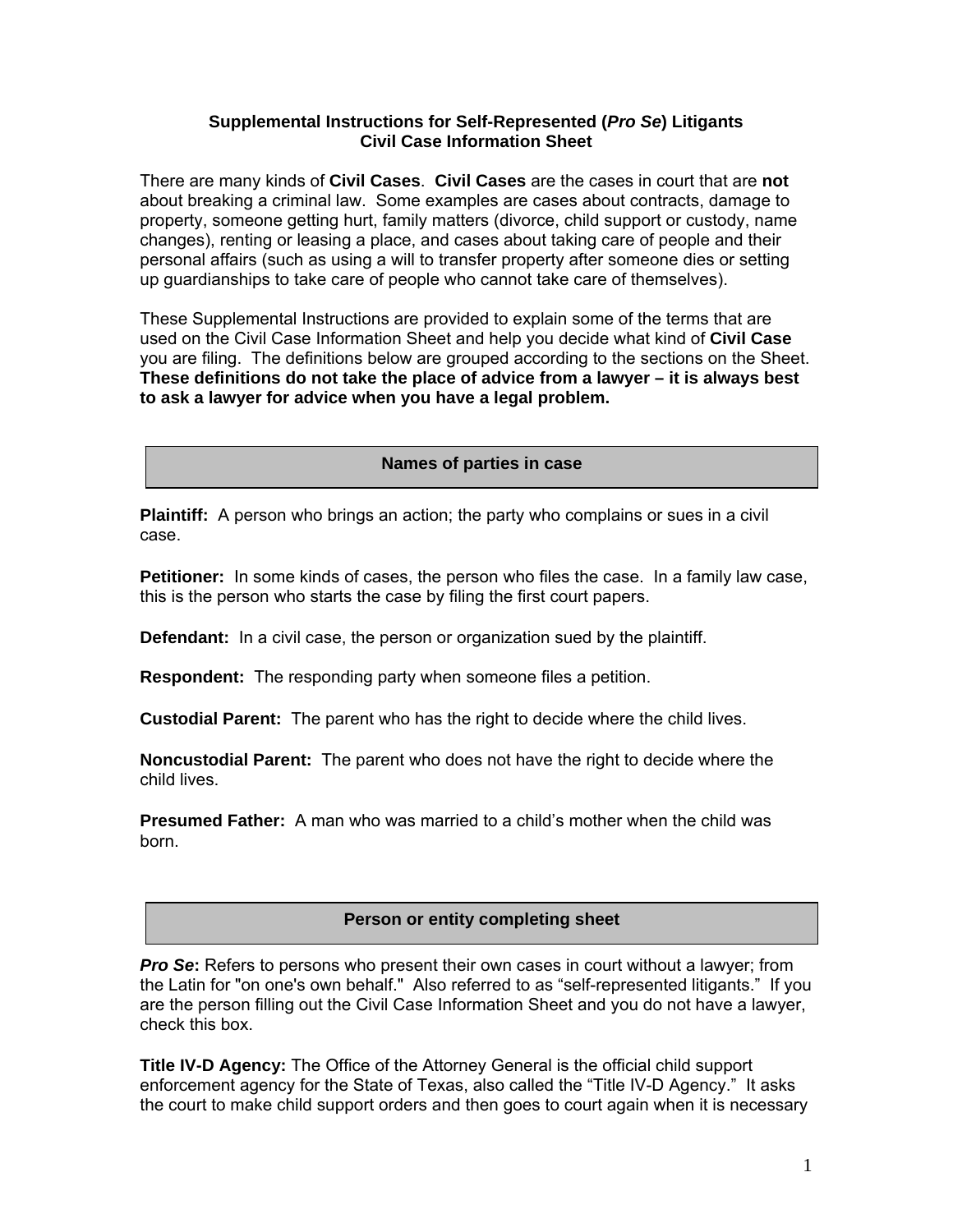to enforce or change the orders. (Note: this definition is provided for information only. If you are representing yourself and you are the person completing the Civil Case Information Sheet, do not check the "Title IV-D Agency" box.)

#### **Indicate case type, or identify the most important issue in the case**

**You must select only one case type or issue on the Sheet.** There are 3 main kinds of cases on the Sheet: **Civil, Family Law, and Probate and Mental Health**. Under each of these 3 types, there are several kinds of cases. The list of definitions below will help you decide which kind of case you are filing. Some of the cases filed most often, and where they are located on the Sheet, are:

| If you are filing to:                  | Check this case type or issue on the Sheet:                                                                                       |
|----------------------------------------|-----------------------------------------------------------------------------------------------------------------------------------|
| Divorce, no children                   | Family Law $\rightarrow$ Marriage Relationship $\rightarrow$ Divorce, No Children                                                 |
| Enforce child support                  | Family Law $\rightarrow$ Post-judgment Actions (non-IV-D) $\rightarrow$<br>Enforcement                                            |
| Change child support                   | Family Law $\rightarrow$ Post-judgment Actions (non-IV-D) $\rightarrow$<br><b>Modification - Other</b>                            |
| Appeal an eviction<br>Change your name | Civil $\rightarrow$ Contract $\rightarrow$ Landlord/Tenant<br>Family Law $\rightarrow$ Other Family Law $\rightarrow$ Name Change |

# **Civil – Contract**

## **Contract cases involve disputes over an agreement between two or more parties.**

**Consumer/DTPA:** A lawsuit brought under the Texas Deceptive Trade Practices Act, which protects persons who seek, buy, or lease goods or services against false and misleading business practices.

**Contract:** (1) An agreement between 2 or more people to do or not to do a particular thing; (2) an agreement between 2 or more people that makes, changes, or ends a legal relationship.

**Debt:** An amount owed by one person or entity to another.

**Fraud:** Deceiving someone on purpose in a way that financially hurts others.

**Misrepresentation:** A false or misleading statement about something, usually made with the intent to deceive. A statement that is not supported by the facts.

**Foreclosure:** A proceeding by a creditor to take back a home or land.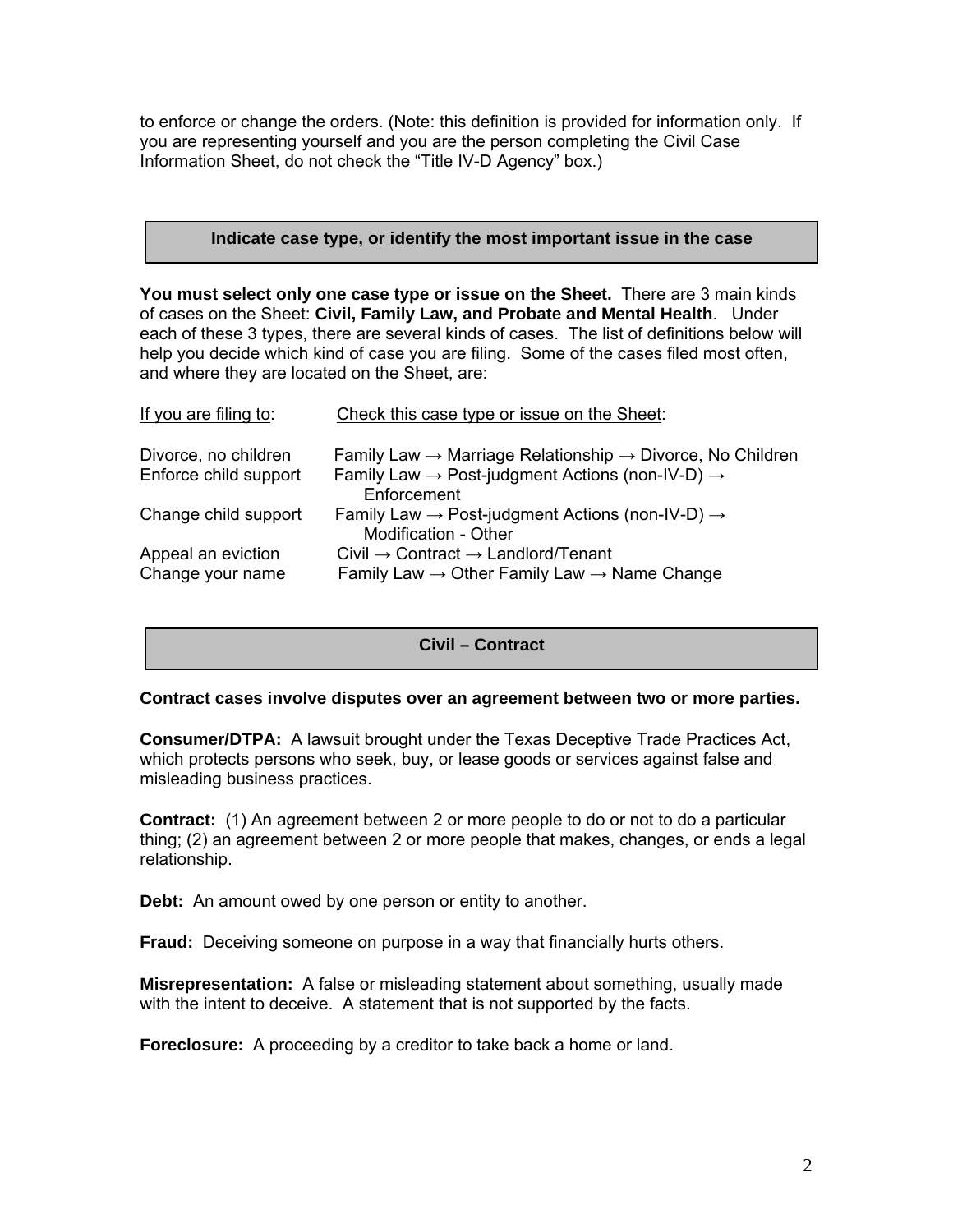**Home Equity – Expedited:** A lawsuit asking a court to allow foreclosure of a home equity loan or reverse mortgage. The lawsuit is filed under Rule 736 of the Texas Rules of Civil Procedure.

**Franchise:** A right granted to a person or group to sell a company's goods or services within a certain territory. Some of today's popular franchises are McDonald's and Domino's Pizza. A franchise is usually contained in a **contract**.

**Insurance:** A **contract** between an insurance company and a person or group which provides for a money payment when a loss, accident, or death occurs.

**Landlord/Tenant:** A **landlord** is a business or person who owns a rental unit, and who rents or leases the rental unit to another person, called a **tenant**.

**Non-Competition:** A **contract** that keeps a person or company from working in a place or type of business for a certain amount of time.

**Partnership:** A type of business where 2 or more persons agree to pool their talent and money and share profits or losses.

#### **Civil – Injury or Damage**

**Injury or Damage cases are cases claiming that a person, their reputation, or their property was injured or wronged by someone who either did something that he was not supposed to do or failed to do something that he should have done.** 

**Assault:** When someone tries or threatens to hurt another person. Can include violence but is different from **battery**.

**Battery:** Illegal beating or physical violence or control of a person without their permission. (Compare with **assault.**)

**Construction:** Choose this if the main issue in the case is (1) you were injured in connection with a construction accident, or (2) you were injured as the result of poor construction of a building.

**Defamation:** When one person hurts another person's character, fame, or reputation by making false statements.

**Malpractice:** The delivery of poor quality services or care by an accountant (**accounting**), lawyer (**legal**), doctor (**medical**), or other professional, with the result that the client or patient is harmed.

**Motor Vehicle Accident:** When a person or property is hurt because of an accident involving a car, truck, or other vehicle.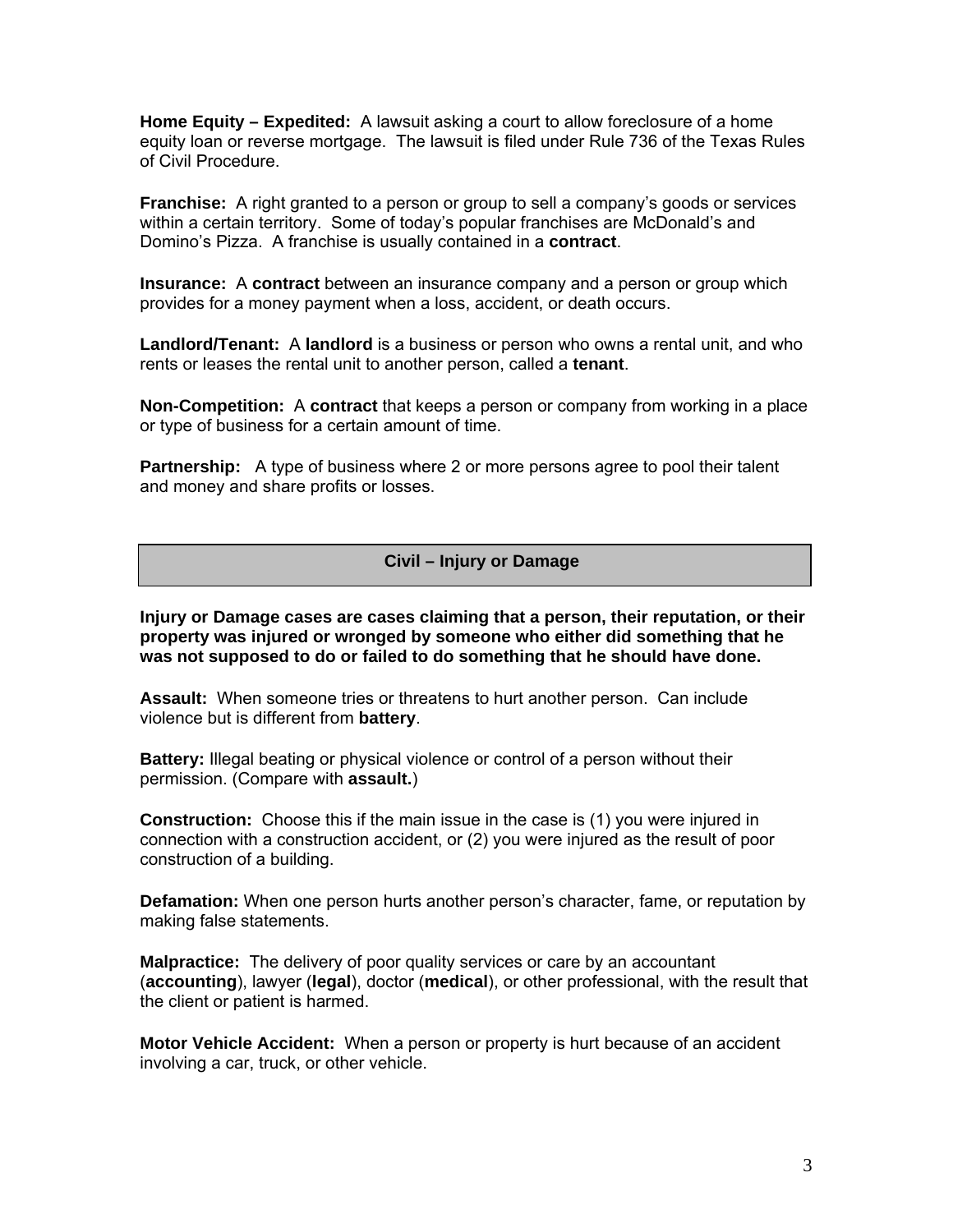**Premises:** A lawsuit against the owner of land or the improvements on it, including a building, store, apartment, or other structure, which claims that a person or group of people were hurt or damaged by the condition of the land or improvements.

**Product Liability:** A lawsuit against the maker of a product which claims that a person or group of people were hurt or damaged by a product that was defective or not suitable for the use it was advertised for. **Asbestos/Silica product liability** lawsuits are filed on behalf of people who are sick due to exposure to asbestos or silica.

# **Civil – Real Property**

**Real Property cases involve disputes over the ownership, use, boundaries, or value of land, buildings and anything else attached to the land; also called "real estate."** 

**Eminent Domain/Condemnation:** The right of the state or another government to take private property for public use after giving fair compensation to the owner.

**Partition:** To divide real property owned by 2 or more people into separate parts.

**Quiet Title:** A case in which the ownership of real property is in dispute, and the court must decide who owns (or has title to) the property. To "quiet title" is to declare that a certain person is the legal owner of the real property in dispute.

**Trespass to Try Title:** A type of lawsuit used to determine who owns land or other real property.

## **Civil – Related to Criminal Matters**

## **These cases are filed in relation to a criminal case or matter.**

**Expunction:** A request for a court order requiring arrest records and other criminal records to be destroyed or removed from files.

**Judgment Nisi:** A judgment entered when a defendant in a criminal case is out on bail but fails to appear for trial. A **judgment nisi** triggers the issuance of a *capias (*arrest warrant*)* and it serves as notice of the start of a bond forfeiture proceeding.

**Non-Disclosure:** A request by a person who was placed on deferred adjudication for a criminal offense and then received a discharge and dismissal. The request is for a court order telling criminal justice agencies that they cannot release to the public criminal history record information about the offense.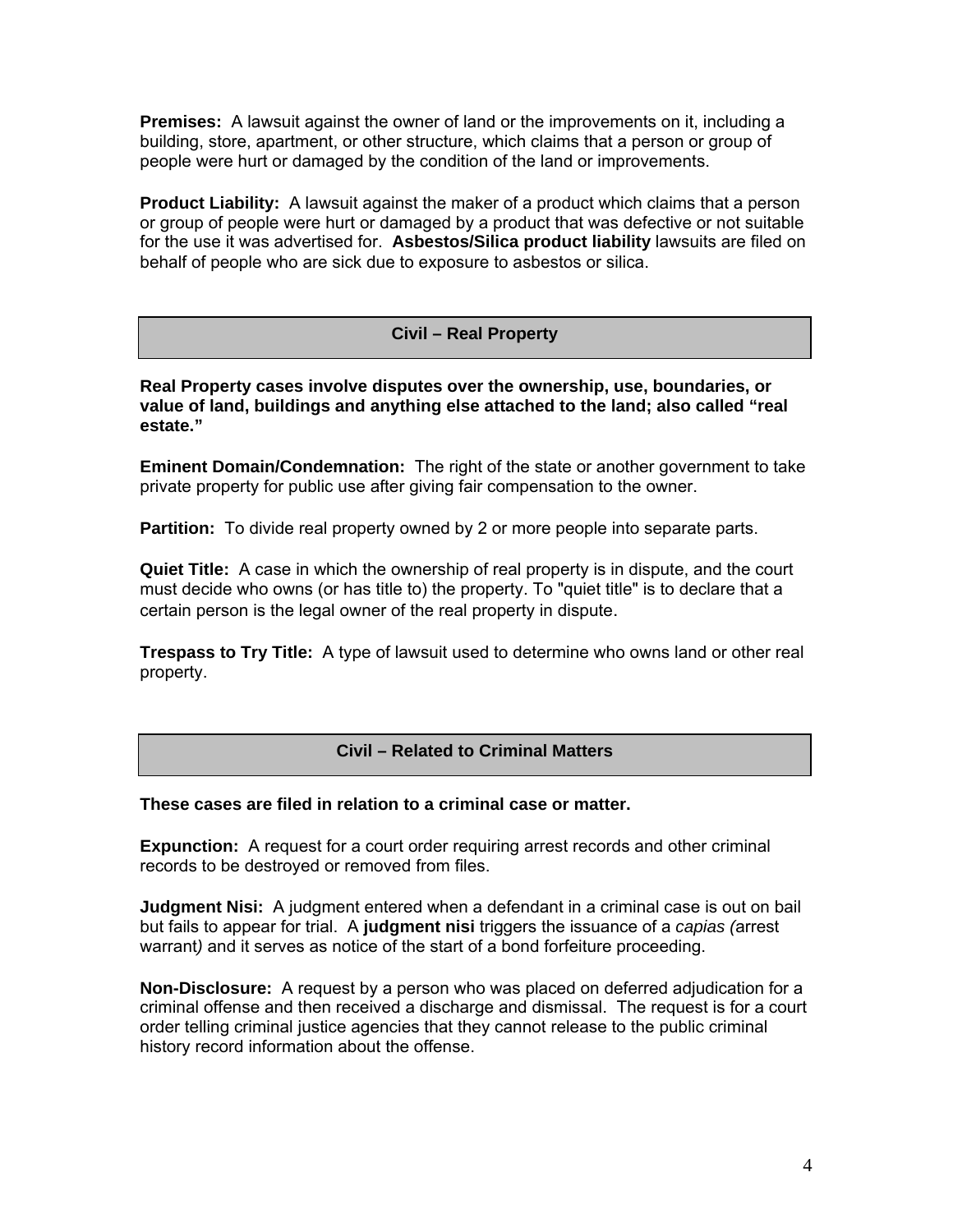**Seizure/Forfeiture:** A case in which property used in a crime or money gained from a crime is taken and, after a hearing, becomes the property of the state.

**Writ of Habeas Corpus – Pre-indictment:** Used before a person is indicted to bring the person before a judge to decide whether the person is being unlawfully denied his or her freedom. The term comes from Latin.

#### **Civil – Employment**

**Employment cases involve a dispute between an employer and employee over the conditions, terms or termination of employment.** 

**Discrimination:** When an employer treats one employee different from another employee because of the person's color, sex, race, religion, disability, or national origin.

**Retaliation:** When an employer punishes an employee or former employee by, for example, firing, demoting, or disciplining him/her because he/she opposed or reported discrimination.

**Termination:** When an employee's employment is ended against his or her will.

**Workers' Compensation:** A state-regulated insurance program that pays injured workers' medical bills and replaces part of their lost wages if they were injured at work or have a work-related illness and their employer has workers' compensation insurance.

#### **Civil – Other Civil**

**Administrative Appeal:** A case asking the court to decide that a decision made by an administrative agency is wrong. Many administrative appeals are filed under the Administrative Procedure Act, found in Chapter 2001 of the Texas Government Code, which requires certain steps before filing an appeal.

**Antitrust/Unfair Competition: Antitrust laws** are federal and state laws created to regulate trade and commerce by preventing price-fixing, monopolies, and unlawful restraints. **Unfair Competition** is commercial behavior or activity that is legally unjust or deceptive. It includes such things as trademark infringement, false advertising, and theft of trade secrets.

**Code Violations:** When a person or business violates a city's or county's rules about such things as construction, health, or safety.

**Foreign Judgment:** A judgment from another state or country.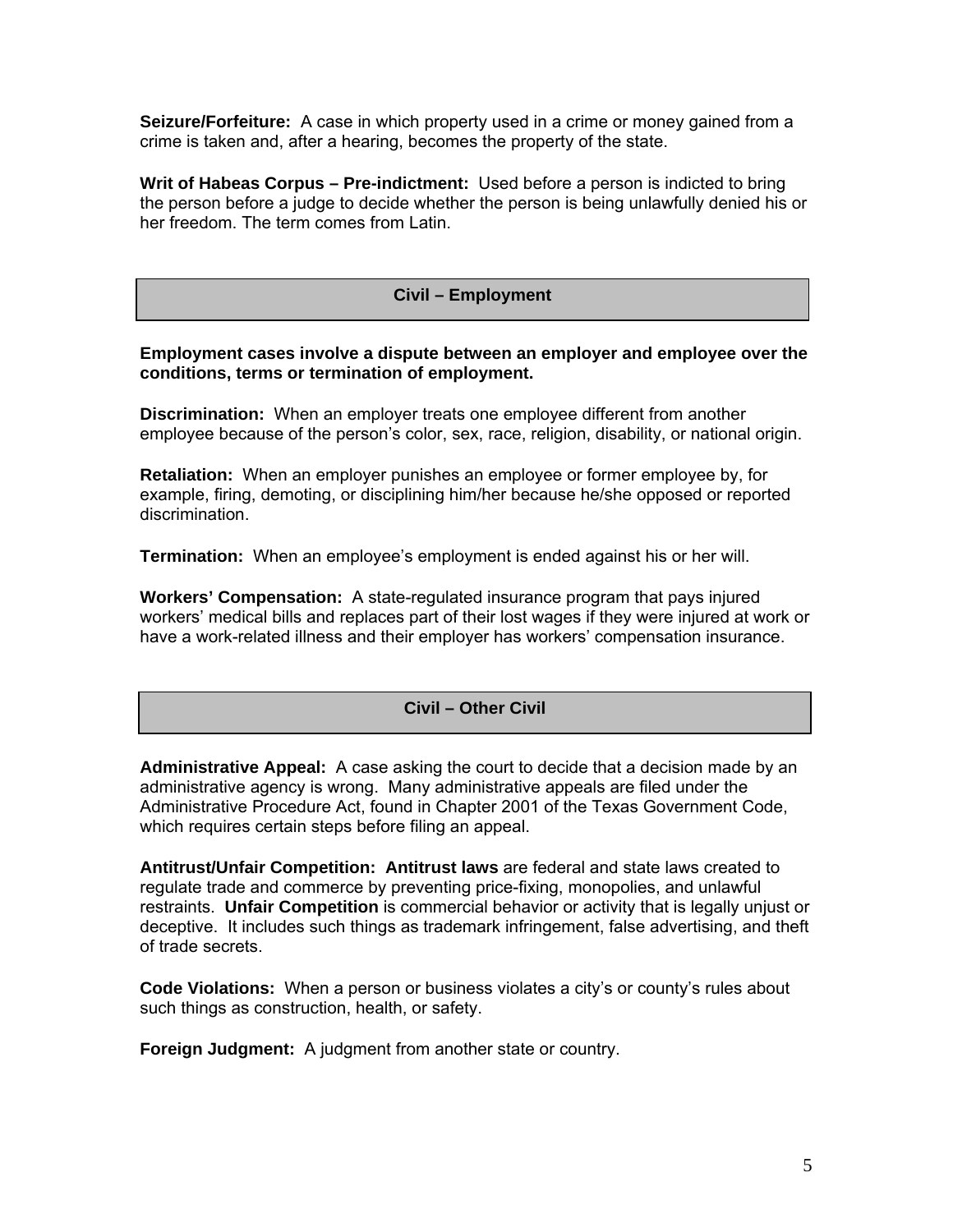**Intellectual Property:** Property from original thought that can be protected by law by, for example, a patent or copyright.

**Lawyer Discipline:** A case filed by the State Bar's Chief Disciplinary Counsel asking the court to decide that an attorney has acted unethically.

**Perpetuate Testimony:** A petition asking the court to let the petitioner take someone's deposition for use in a lawsuit that has not yet been filed.

**Securities/Stock:** Financial instruments (documents) that can be bought and sold on the open market.

**Tortious Interference:** When one person or company causes another person or company to breach a contract or prevents them from getting a contract.

**Family Law – Marriage Relationship** 

**Annulment:** A legal action that says a marriage is not legally valid because of being underage, being under the influence of alcohol or drugs, impotence, fraud, force, mental incapacity, a hidden divorce, or not waiting 72 hours after getting a marriage license.

**Declare Marriage Void:** A legal action that says a marriage was void (never valid) because the parties are too closely related to each other, one party was already married to someone else, one party was younger than 16 and did not get a court order before the marriage, or one party was a stepchild or stepparent of the other.

**Family Law – Post-judgment Actions (non-Title IV-D)** 

Remember that Title IV-D cases are filed only by the Office of the Attorney General, so if you are representing yourself, the case or petition you are filing is **non-Title IV-D.** 

**Enforcement:** To take legal steps to make sure someone follows an order or judgment. For example, if the main issue in the case is making sure someone complies with an order to pay child support, choose this issue.

**Modification – Custody:** A change to the last court order that sets out where a child lives and with whom and when he or she visits. In Texas, **custody** is also called "conservatorship."

**Modification – Other:** A change to court order other than a custody order, such as a child support order.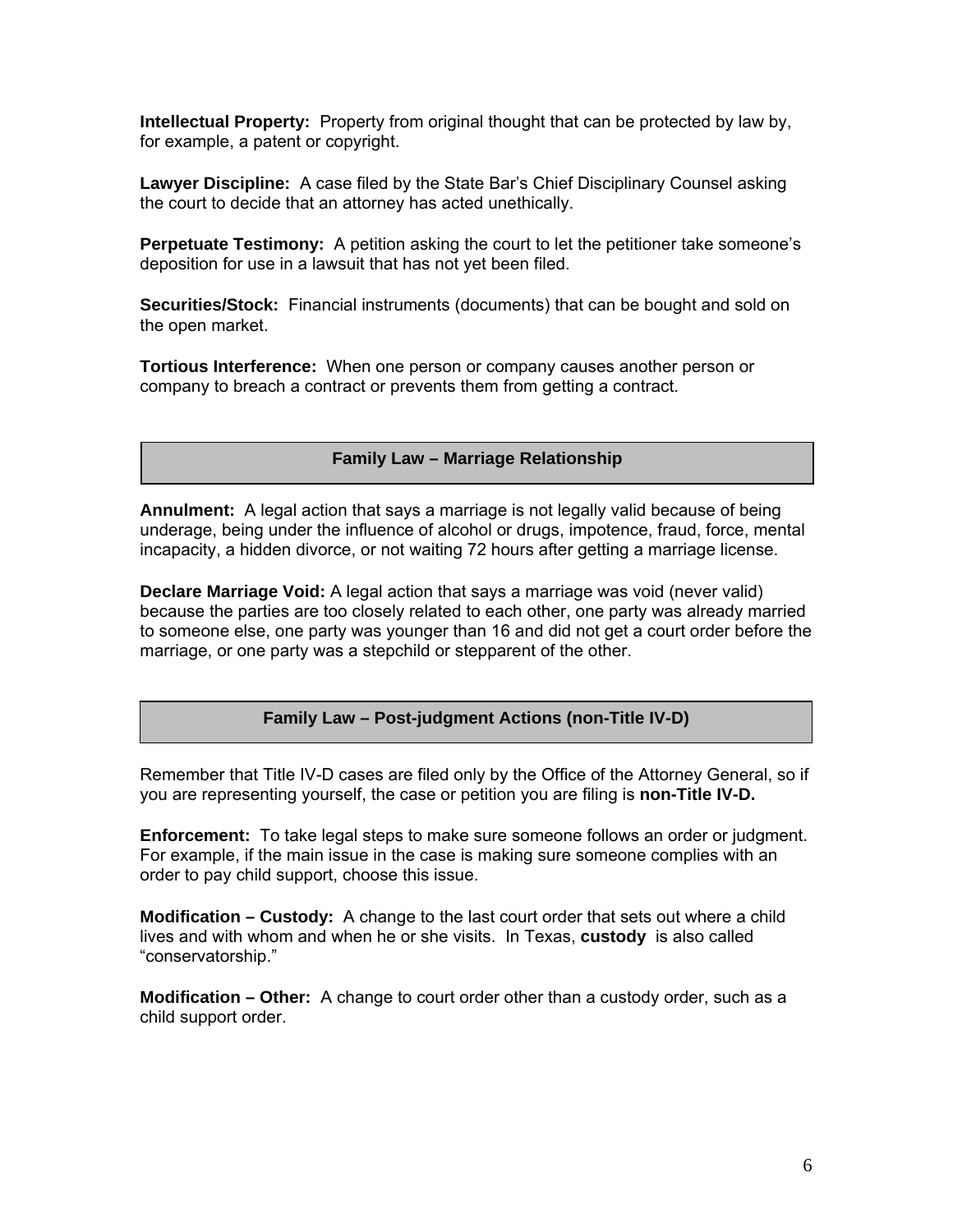# **Family Law – Title IV-D**

If you are representing yourself, do not choose any of the issues in this section. Remember that **Title IV-D** cases are filed only by the Office of the Attorney General.

## **Family Law – Other Family Law**

**Enforce Foreign Judgment:** To take steps to make sure someone follows a family law judgment from another state or country.

**Habeas Corpus:** A remedy to have a child immediately returned from someone who does not have a right to possess the child.

**Protective Order:** A court order which is meant to protect a person from another person.

**Removal of Disabilities of Minority:** A court action that gives a self-supporting child who is 17 or older, or at least 16 and living apart from his or her parents, many of the rights of an adult.

#### **Family Law – Parent-Child Relationship**

**Adoption/Adoption with Termination:** The way to make the relationship between a parent and child legal when they are not related by blood. It may involve terminating, or removing, the child's natural parents as the persons responsible for the care and control of the child.

**Child Protection:** A case filed by Child Protective Services (CPS), which is part of the Texas Department of Family Protective Services. CPS may say that a child is not safe and should be removed from his or her home. These cases may involve termination of parental rights.

**Child Support:** A case filed to get a court order for child support.

**Custody or Visitation:** A case filed to get a court order stating each parents' rights and duties regarding their child. In Texas, **custody** is also called "conservatorship."

**Gestational Parenting:** A case filed to get a court order saying that intended parents of a child born to another woman under a "gestational agreement" are the child's parents. A "gestational agreement" is an agreement between intended parents and the "gestational mother" – the woman who gives birth to a child conceived under the agreement, and it must be approved by the court before the gestational mother becomes pregnant.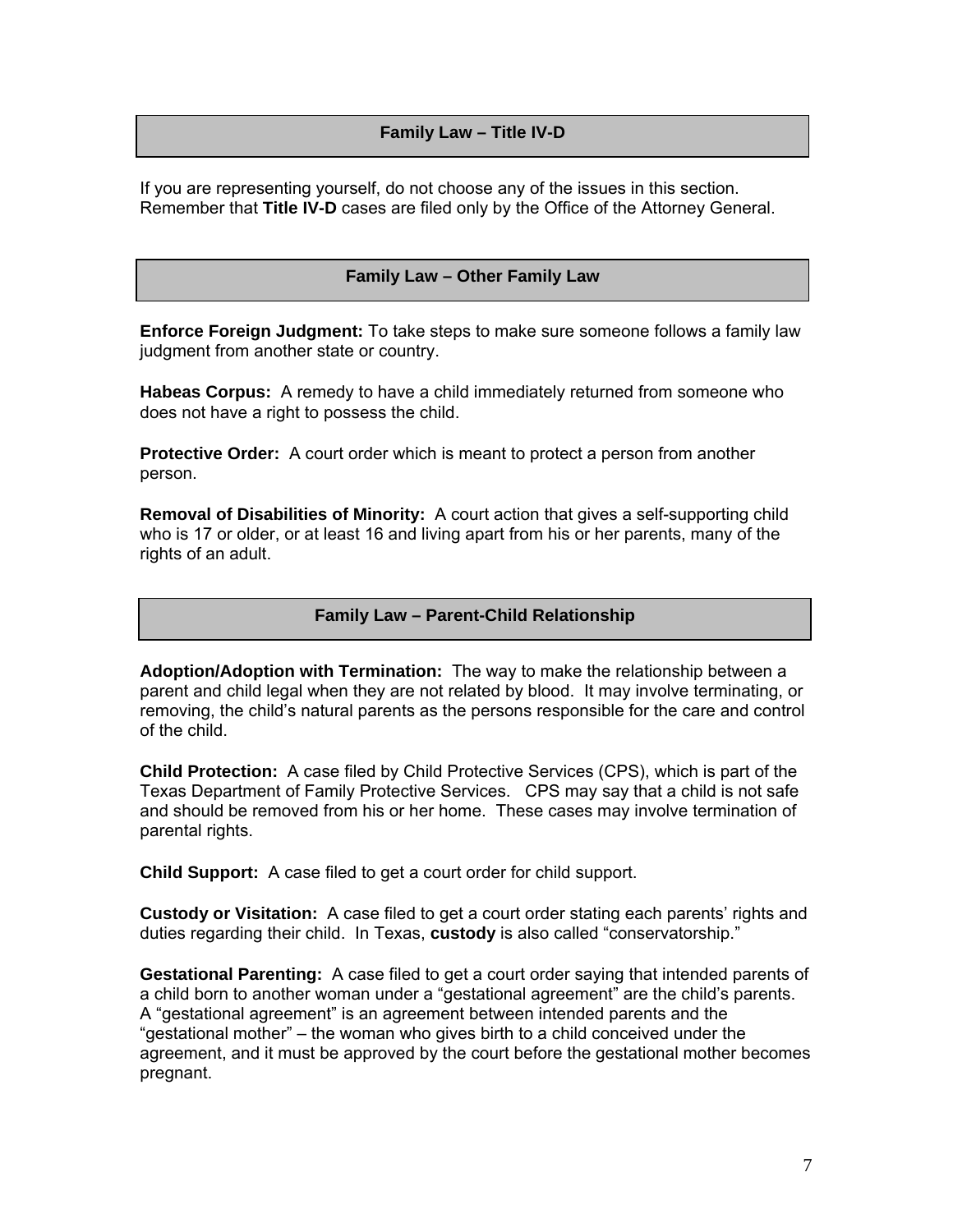**Grandparent Access:** A case filed by a grandparent to request possession of or access to a grandchild.

**Paternity/Parentage:** A case filed to establish the identity and responsibilities of the father of a child.

**Termination of Parental Rights:** A case filed to request that the court terminate, or remove, a child's natural parent(s) as the persons responsible for the care and control of the child. This may involve a parent agreeing to give up his or her rights. If the case also involves a request for adoption, select **Adoption/Adoption with Termination**.

| <b>CONTRACTOR</b> |
|-------------------|
| $-$ un $-$        |
|                   |

**Tax Appraisal:** The estimate of how much property such as a home is worth; it is used to determine the amount of taxes owed. Choose this issue if the case is an appeal from the order of a county property tax appraisal review board.

**Tax Delinquency:** The amount of taxes that have not been paid. This type of case is filed only by a governmental taxing body to collect the unpaid taxes.

#### **Probate & Mental Health**

**There are several kinds of probate cases. One involves taking care of the property left by a person who has died with or without a will (called "estate administration"). Other probate cases involve guardianships and trusts. For other kinds of cases, see Other Estate Proceedings below.** 

**Dependent Administration:** A process used to take care of the property left by a person who dies (the "estate"). The court approves a person or entity to be the executor or administrator who must get court approval before he or she can sell any estate property, pay the debts and taxes, and distribute the remaining property to the people who inherited it. Includes requests to appoint a temporary administrator.

**Independent Administration:** Another type of administration of a dead person's estate. After the court approves an independent executor or administrator, and that person files an inventory of the estate property, the independent executor or administrator can then pay the debts and taxes and distribute the remaining property to the people who inherited it without the court being involved.

**Other Estate Proceedings:** Other cases involving the handling or transfer of property due to the death of a person. Examples include requests for a court order to open a lock box, determination of heirship, sale of a minor's interest in property, requests to force delivery of a will, deposits of a will, and muniment of title proceedings (proceedings where the will is filed to transfer ownership of real estate, without a deed or full estate administration, to the persons named in the will to receive it).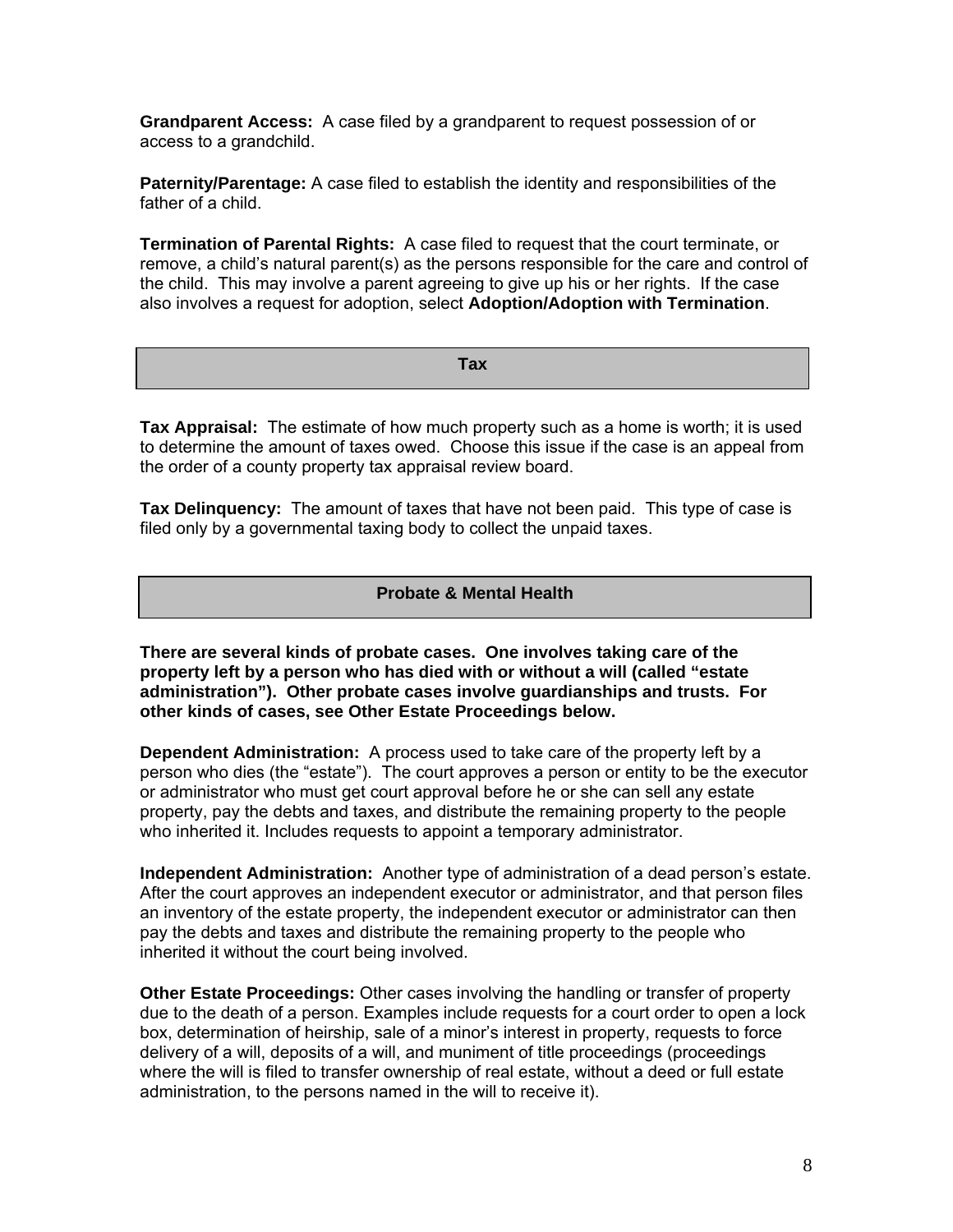**Guardianship – Adult:** When a court transfers some or all of the health care and business decision-making of an incompetent or mentally disabled person to another person or an entity, called the "guardian."

**Guardianship – Minor:** When a court appoints a person (the guardian) to take care of a child and/or manage property owned by the child.

**Mental Health:** When someone asks a court to commit a mentally ill or addicted person to a treatment facility.

#### **Indicate procedure or remedy, if applicable.**

You may pick more than 1 procedure or remedy.

**Appeal from Municipal or Justice Court:** When someone who loses a case in a municipal (city) court or justice of the peace court asks a higher court to review the decision and say it was wrong. This is called "to appeal" or "to take an appeal."

**Arbitration-related:** In arbitration, a neutral person called an **arbitrator** hears arguments, reviews evidence and makes a decision. This is different from mediation, where the parties, not the mediator, make the decisions.

**Attachment:** A way to collect a judgment by getting a court order that allows a piece of property to be taken.

**Bill of Review:** A way to attack a judgment. It is filed in the same court that made the first judgment. It is not an **appeal**, which would be filed in a higher court.

**Certiorari:** An order by a higher court ("appellate court") granting or denying a review of judgment.

**Class Action:** A lawsuit in which a large number of people with similar legal claims join together in a group ("the class") to sue someone.

**Declaratory Judgment:** A lawsuit in which the person suing asks the court to tell the parties what their rights and responsibilities are without awarding damages or ordering them to do anything.

**Garnishment:** A legal process that allows part of a person's wages and/or property to be held back for payment of a debt.

**Interpleader:** A lawsuit filed by someone who holds something that 2 or more people claim as theirs. The purpose of the lawsuit is to settle the dispute.

**License:** A petition by a person with a suspended driver's license asking for an occupational driver's license. The person must show he or she does not have access to public transportation and needs to drive to work or school or for essential household duties.